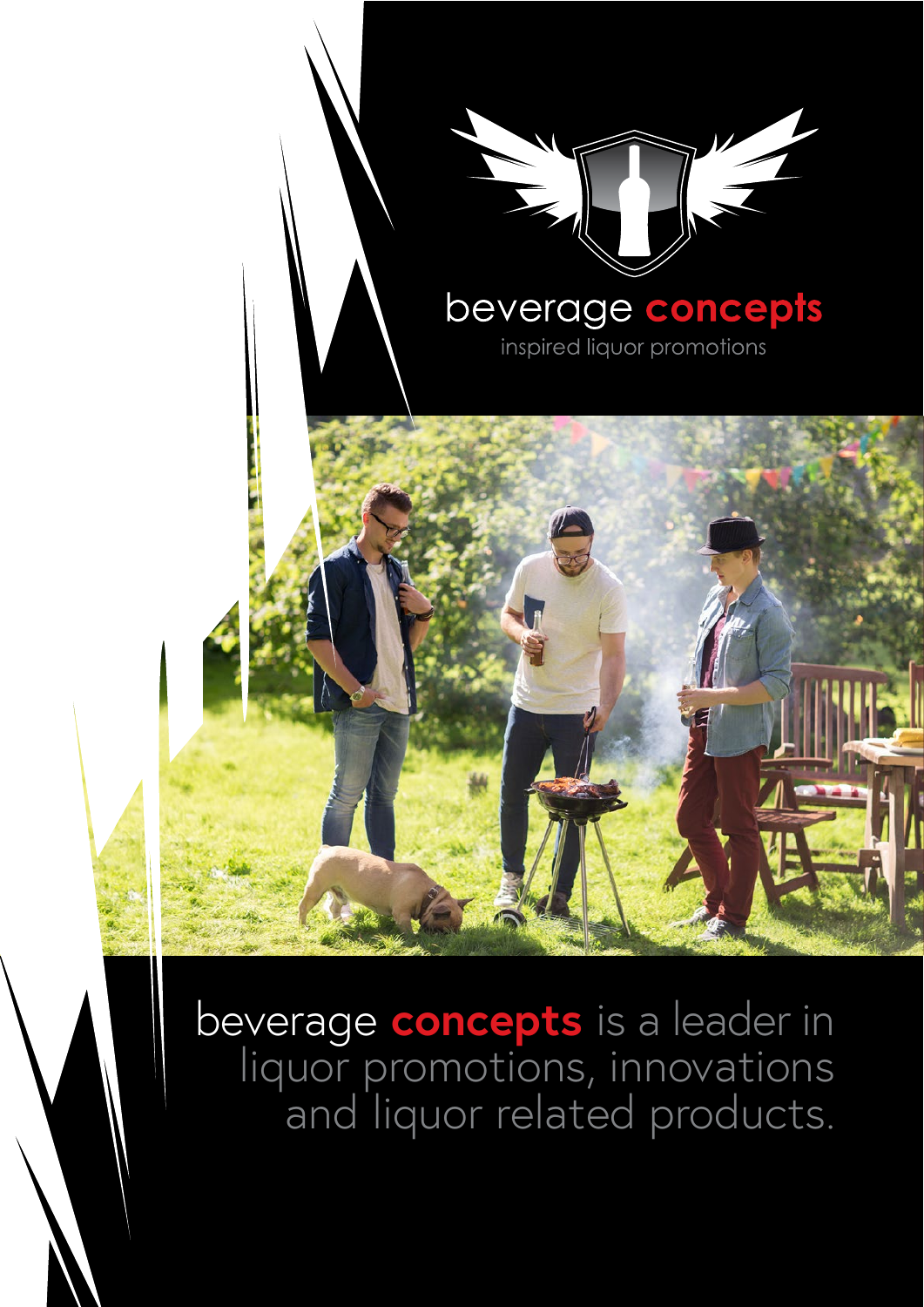With over 20 years' experience beverage concepts are experts in sourcing liquor and bar specific items including barware, apparel, signage, outdoor, leisure and glassware to name just a few.

We service breweries, bar owners, restaurants and trade-based businesses in alcoholic and non-alcoholic beverage accessories.

Through our experience and off-shore networks we:

- Offer one of New Zealand's most extensive range of liquor related products.
- Create a tailored solution from conception to inception covering all stages including initial development, design, manufacturing, through to distribution and reporting.
- Our highly responsive customer service team will assist with your enquiries efficiently and effectively.
- Our aim is to deliver in full, on time and on spec.

If it's an item from our online catalogue or a completely new idea, we can work with you to develop an innovative and successful brand experience tailored to any request.

The following are just a snapshot of what we have to offer but for a complete online range please visit our website:

### www.beverageconcepts.co.nz

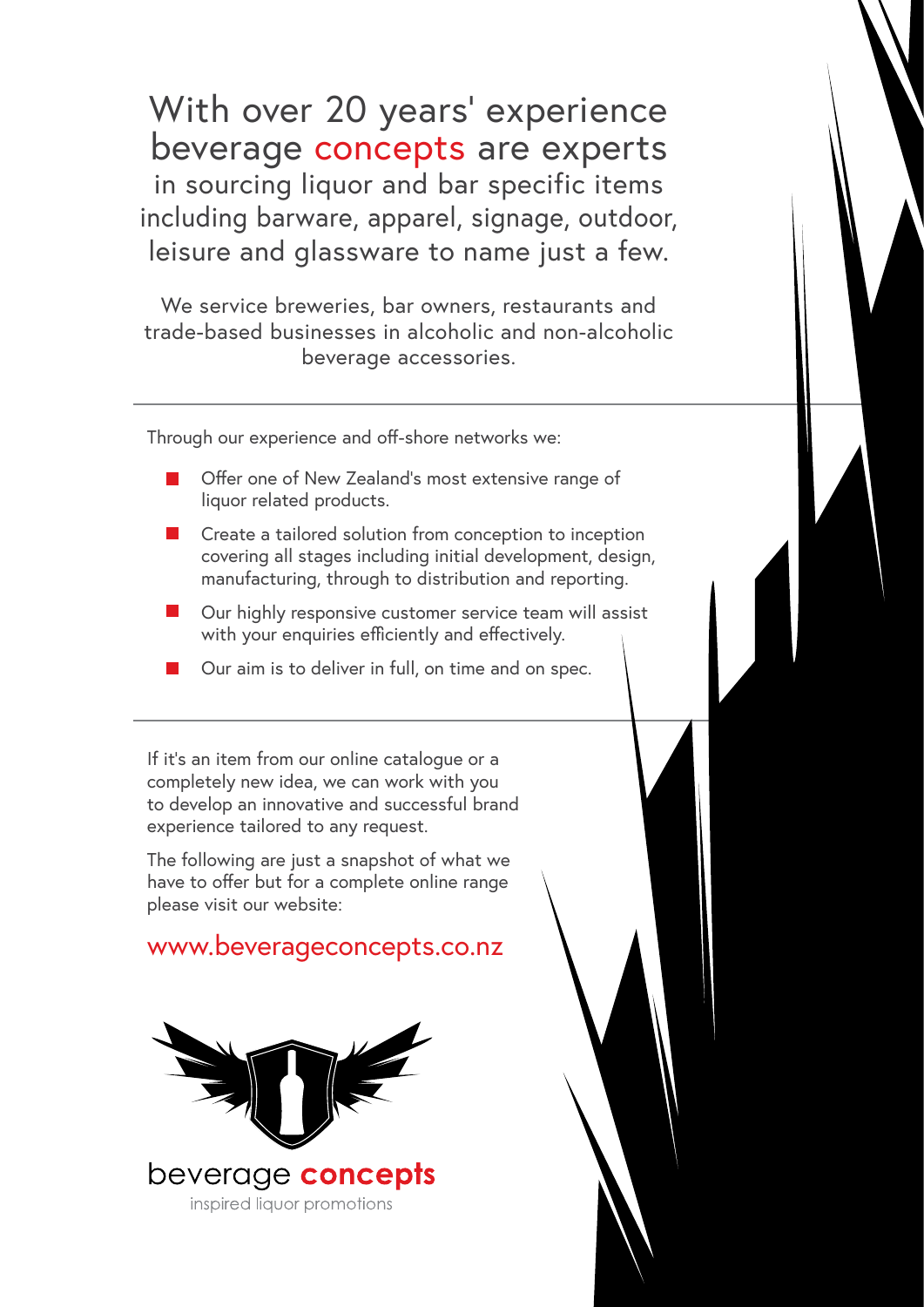## **Large Drink Tub**







### WPR002

Round Drink Tub Stainless Steel Various Styles Available MOQ | 500 Units

## **Ice Buckets**

WPR006 Oval Drink Tub Galvanised/ Powder Coated Steel 40 x 28 x 24cm MOQ | 500 Units

### WPR005

Large Drinks Tub Acrylic 47cm(W) x 23cm(H) x 28cm (D) MOQ | 100 Units





### WPR003

Ice Bucket with Handles Stainless Steel 125mm x 175mm MOQ | 100 Units

### WPR001

Single Ice Bucket Acrylic 250mm H x 200mm W Clear, White or Black MOQ | 500 Units

### WPR004

Ice Bucket Acrylic 27cm(W) x 20cm(D) x 20cm (H) Clear or Black MOQ | 100 Units







### WPR007

Ice Box Powder Coated Galvanised Steel 20 x 20 cm Various Colours / Styles Available MOQ | 500 Units

### WPR027

Ice Bucket/Bag Various Materials Various Colours MOQ | 500 Units



Ice Bucket Ball 5 Litre - ABS Plastic Various Styles Available MOQ | 1000 Units

**Wine Products**

**Wine Products**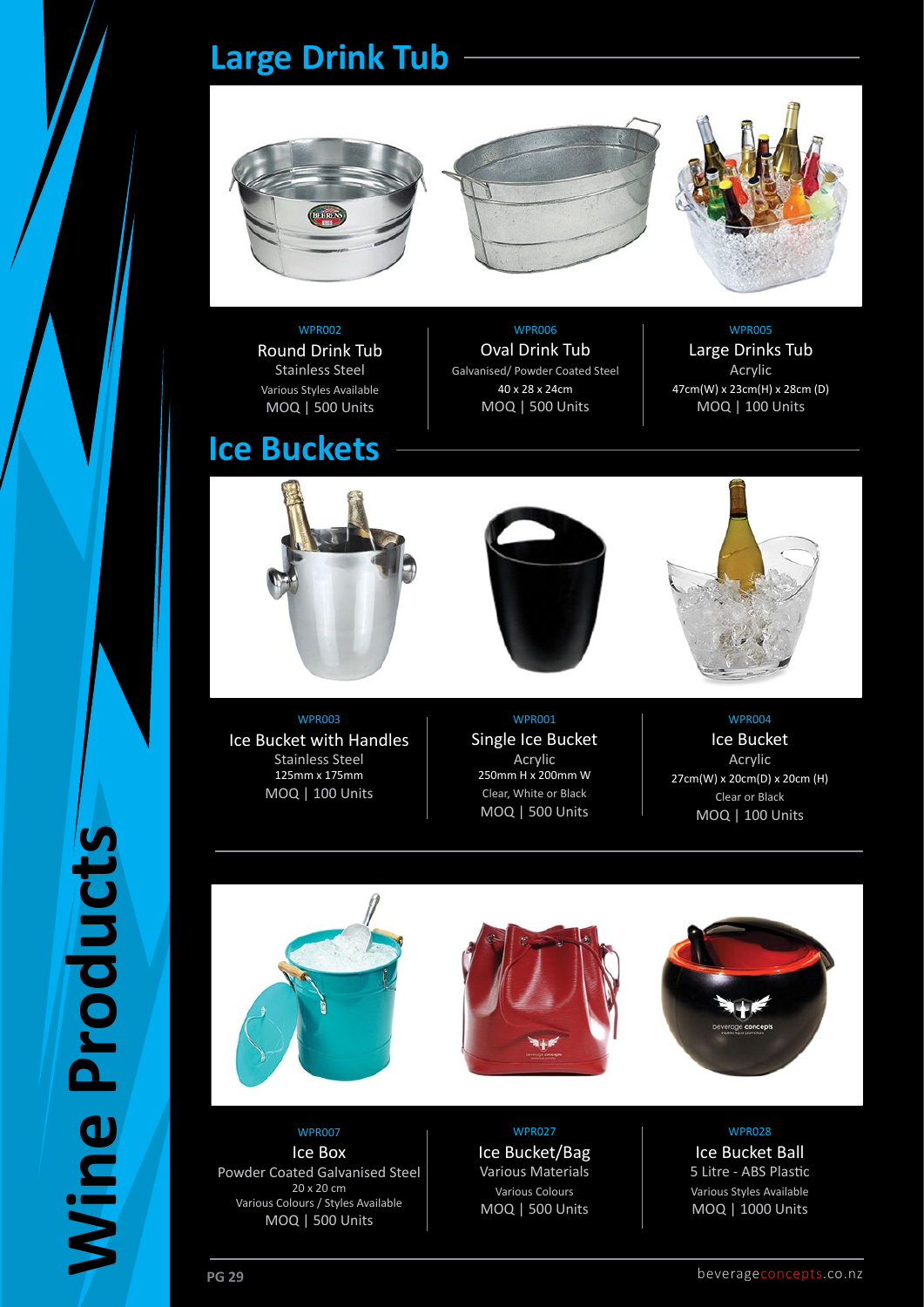## **Wine Gift Bag** WPR029

Customizsed Waterproof & Shockproof Wine Carry Case - EVA & PU

1000 Units

For 750ml Wine Bottle & 2 Glasses



## **Wine Sleeves/Coolers**





WPR008

Ice cooler Stainless Steel Double Walled 195mm H x 120mm D MOQ | 100 Units

### WPR009

Ice cooler Acrylic/Silver Trim Double Walled 280mm(h) x 123mm Ø MOQ | 100 Units

### WPR010

Bottle Chiller Cooler With Freezable Gel Inside Neoprene Various colours available MOQ | 500 Units

## **USB Flash Drive** WPR010



Cork With USB Cork Custom Print Only 1000 Units **Details Material MOQ**



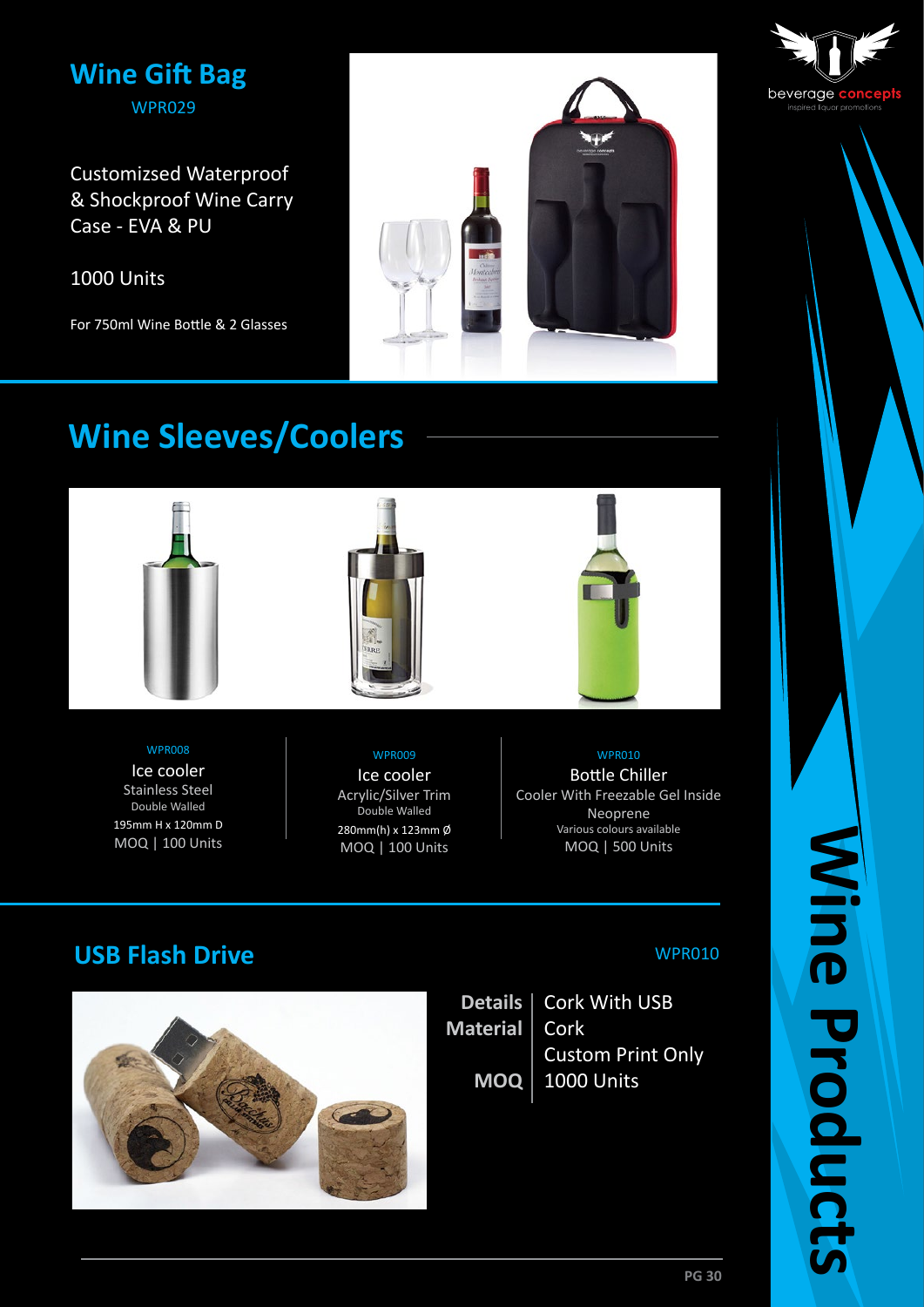## **Wine Cooler Sleeves**







Single Bottle Cooler Double Bottle Cooler WPR011 Neoprene Various colours available MOQ | 100 Units

Neoprene Various colours available MOQ | 100 Units

WPR012

WPR013 Bottle Cooler PVC - Fill with ice Clear MOQ | 100 Units

WPR014 Bottle Cooler EVA With PU Trim Various colours available MOQ | 100 Units

## **LED Ice Buckets**



WPR015 12L LED Ice Bucket PP Plastic - LED 43\*35\*41cm Custom Print MOQ | 1000 Units

WPR016

LED Ice Bucket PP Plastic - LED 43\*35\*41cm - Clear Custom Print MOQ | 1000 Units



WPR017 LED Ice Bucket PP Plastic - LED 43\*35\*41cm - Frosted Custom Print MOQ | 1000 Units



PP Plastic - 3pc LED 17\*17\*17cm Custom Silk or Heat Transfer Print MOQ | 1000 Units

**Wine Products**

**Wine Products**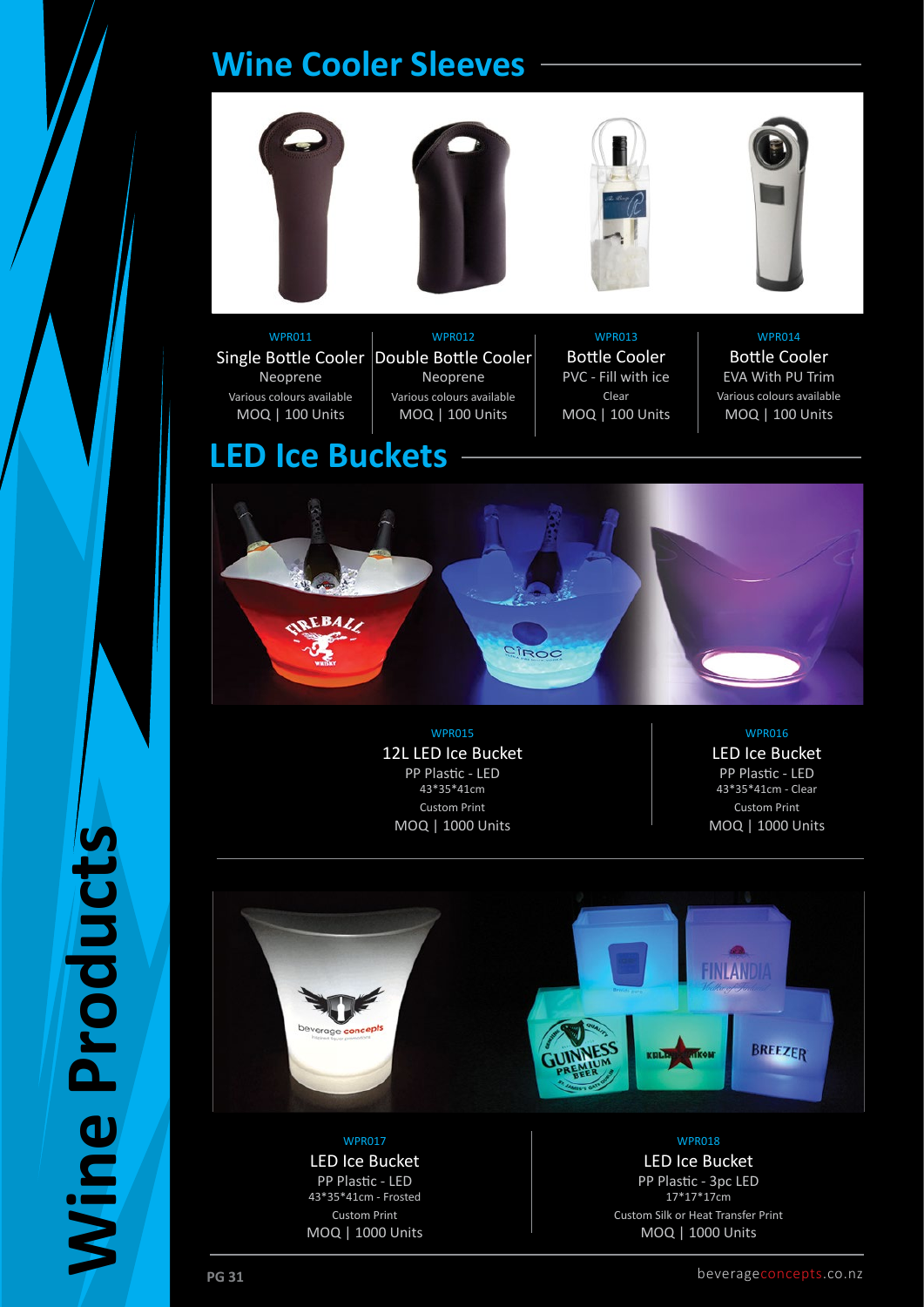## **Wine Bottle Openers**





WPR019 Wing Cork Screw Stainless Steel

Various styles available MOQ | 100 Units

WPR020 2 Stage Cork Screw Stainless Steel & Plastic Various colours available MOQ | 500 Units

## **Wine Bottle Stoppers**



WPR021 Bottle Stop Stainless Steel & Rubber Variety of styles available MOQ | 500 Units

### WPR022

Aerating Wine Pourer Acrylic Various styles available Custom Colour & Print MOQ | 500 Units

WPR023 Bottle Stop Metal & Cork Custom Moulded Design MOQ | 500 Units



WPR024 Champagne Saver/ Preserver Chrome Custom Print/Engraving MOQ | 100 Units

#### WPR025

Reusable Champagne Saver / Stopper Stainless Steel or Plastic Custom Print or Engravng MOQ | 100 Units

WPR026 Wine Vacuum Pump Comes with 2x Button Stoppers Custom Print 15cm x 8.2cm x 3.6cm. MOQ | 100 Units